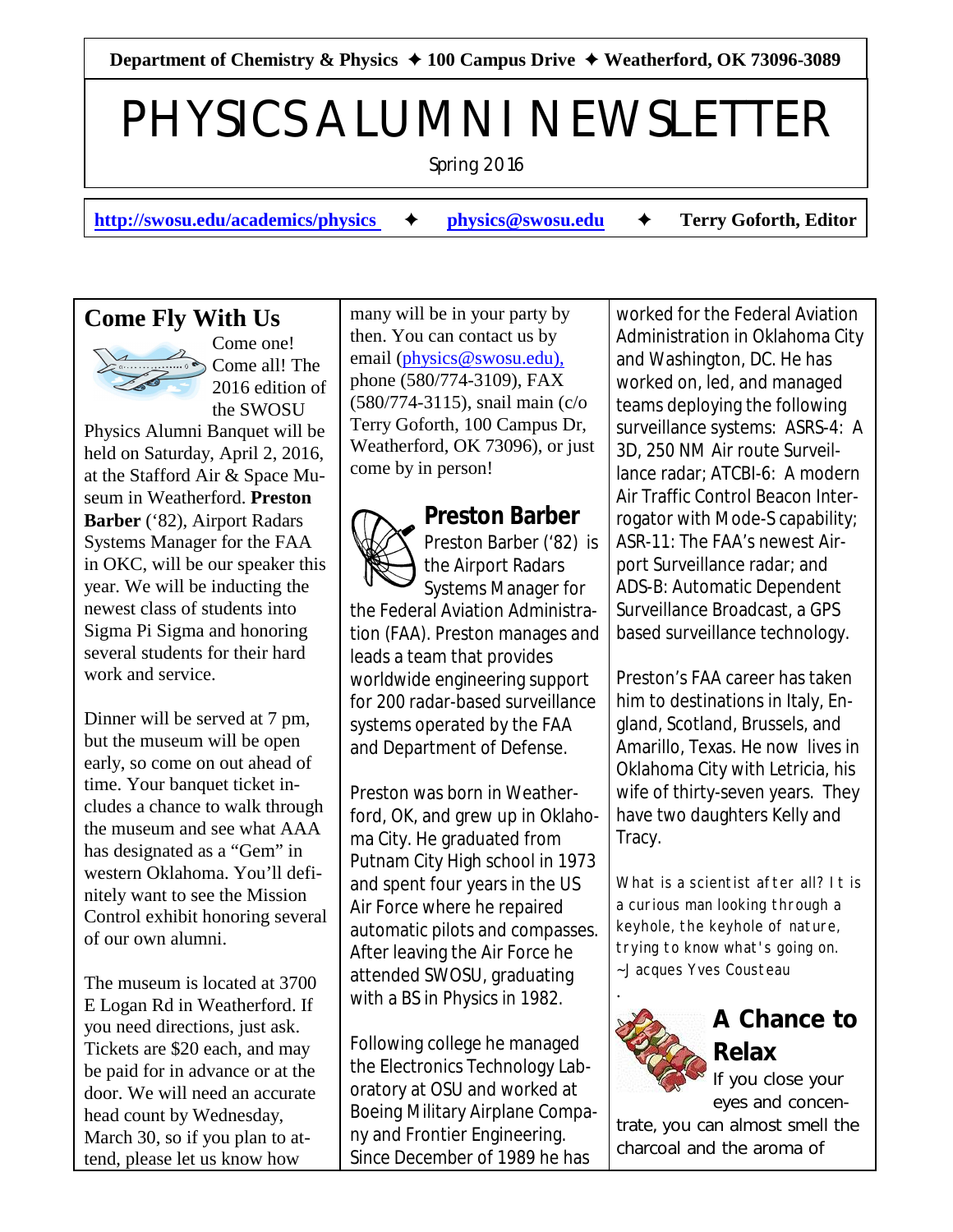meat and vegetables being grilled. Hungry? This year's Physics Shish-kebab will take place on April 30 at Crowder Lake. As usual, we'll have an abundance of good food and plenty of good company. The food should be ready to eat around 6 pm, but be sure to come early to take in all Crowder Lake has to offer. Whether you prefer fishing, canoeing, hiking, or just sitting and watching, it will be a great opportunity to relax and enjoy. We'll headquarter at the Crowder Lake classroom building. If you need directions, just give us a call or drop us an email.

We can lick gravity, but sometimes the paperwork is overwhelming. -Wernher von Braun



## **Physics and Engineering Club Officers**

President: Connor Holland Vice-Pres: J.P. Woods Secretary: Garet Crispin Treasurer: Brennon Cupp Sponsor: Dr. Wayne Trail

The saddest aspect of life right now is that science gathers knowledge faster than society gathers wisdom. ~Isaac Asimov



# **Graduates**

The 2015 SWOSU Convocation took place on May 9, 2015, in the Pioneer Event Center. Two Engineering Physics students walked across the stage and received their *bona fides*. Congratulations to **Amy Fields** (Seiling) and **Blake Scott** (Greenfield)!

Research is what I'm doing when I don't know what I'm doing. - ~Wernher von Braun



#### **Summer Research and Internships** Last summer, four

intrepid engineering physics majors from SWOSU set out for a variety of locations to take part in summer research. These students choose to forgo much larger summer wages in order to gain valuable lessons. (This is made possible because of scholarships which reduce the need to earn as much as possible over the summer before returning to school.) Here is a summary of what our students did.

**Connor Holland** (Jr/Sr, Duncan) I was involved in a research project at the South Dakota School of Mines and Technology (SDSM&T) over the past summer. This tenweek program at the Security Printing and Anti-Counterfeiting Technology (SPACT) center was

funded by the National Science Foundation. I worked with a postdoc researcher for the SPACT center in characterizing the properties of Polyaniline (PANI), an organic compound that is conductive if synthesized as nanofibers (NF). PANI-NF's, however, become nonconductive if exposed to high intensity infrared light. I was able to characterize all of these properties of PANI while also creating printable patterns. During this project I also worked with a professor from SDSM&T on technical presentations. At the end of the program I was able to present my research at a poster conference with other participants who worked on similar projects from the surrounding area. The overall experience was definitely eye opening as well as incredibly fun!

**J Paul Woods** (So/Jr, Weatherford) Last summer, I was one of ten students accepted into the University of Oklahoma School of Community Medicine (OUSCM) Undergraduate Summer Internship. The internship was six weeks long, and consisted of the following five activities: community service, didactics, physician shadowing, medical research, and office help. I'll give a couple examples, but there was too much going on to mention it all.

 For community service, we helped with a summer camp that introduced underprivileged teens to different careers in the medical field. Furthermore, I helped raise funds for a community-wide baby shower that was to be put on by a Tulsa based charity. Our didactics consisted of weekly lectures given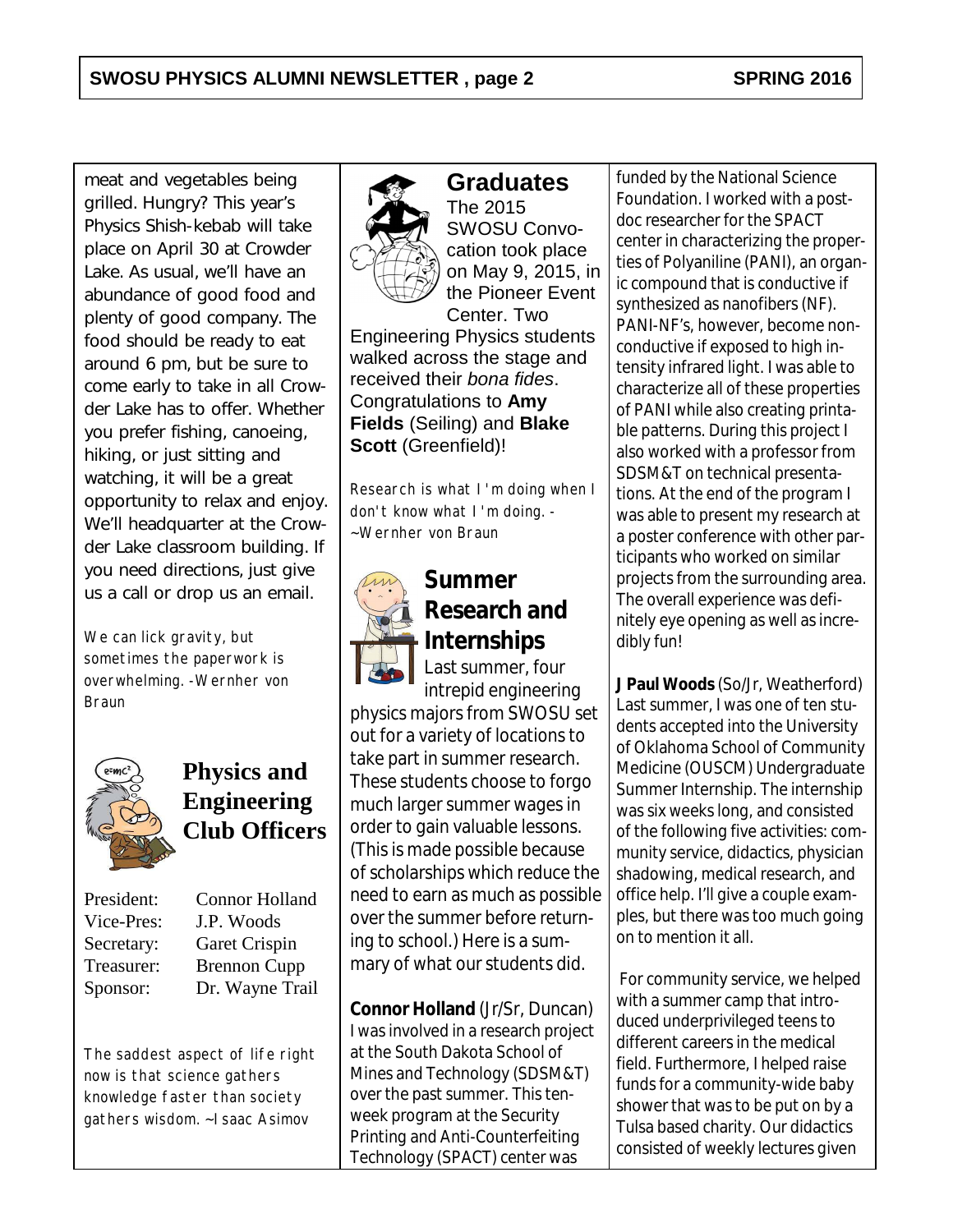by different physicians at OUSCM, and covered topics such as electronic medical records, medical disparities, the role of fMRI in studying depression, and much more. As another part of didactics, we were able to spend time working with standardized patients (actors who portray different medical needs). In regards to shadowing, I was able to spend a considerable amount of time with doctors in pediatrics, family medicine, surgery, pulmonology, and psychiatry.

In closing, the summer was very productive, and it helped solidify my goal of seeking a career in medicine. Also, I was able to see how beneficial a diverse or nontraditional background can be. My engineering physics major helped to set me apart from the crowd, the normal pre-med, in that I was able to bring a unique set of problem solving skills to the group, and an overall different way of looking at things.

**Garet Crispin** (So/Jr, Thomas) This summer I interned at the University of Texas in Austin as a student researcher. The graduate research group I participated in was in the chemical engineering department that had recently transitioned from UC-Berkeley. They made for an incredible learning atmosphere. My research involved synthesizing a nanocrystal and sol-gel composite, to be used as a transparent conducting oxide (TCO). After synthesizing this compound, my task was to create a spray coating deposition method that provided high trans-

parency and conductivity. The final goal of the group was to make high-efficiency, smart windows using this TCO and others, that were developed in the group.

**Brennon Cupp** (So/Jr, Woodward) Over the Summer I worked at OSU in the Helmerich Research Center in Tulsa, Ok. There I worked with a number of people including Dr. Ranji Vaidyanathan in the Engineering department. I worked there on a project funded by NASA to research the ability of thermo plastics mixed with other compounds to protect against radiation and to test their mechanical strengths. My work was centered on making the thermo plastic mixtures and helping design and build a mold to mold the plastics for testing. *(Ed. note: This work was part of a NASA grant awarded jointly to OSU and SWOSU to involve SWOSU students in research.)*

The fewer the facts, the stronger the opinion. ~Arnold H. Glasow



On and Off the Field

Engineering Physics Major Kaleb Prough (Jr, Edmond) was one of two SWOSU Football players honored as CoSIDA (College Sports Information Directors of America) Academic All-District this year. Kaleb has maintained a 3.95 GPA while starting every game for the Bulldogs at right tackle. We all know this is no small feat. Way to go, Kaleb!

No amount of experimentation can ever prove me right; a single experiment can prove me wrong.~ Albert Einstein



## Physics Club Activities The Physics Club

has been busy (as usual) with a variety of projects and activities. Following the wellattended Welcome-Back Hamburger Fry, the physics students got to work evaluating and learning to explain a variety of demonstrations that were planned for Physics Day. The club members run a hands-on room where the visiting high school students can "get their hands dirty" with angular momentum, standing waves, non-Newtonian fluids, and many other activities. Later in the semester, they took time to relax before finals at the annual Physics Christmas Party. The spring semester has provided an opportunity to look at projects they might build just for fun. On movie night they watched *The Martian* and discussed the science (good and bad) that was presented in the film. Of course, later this spring they will be planning the Spring Banquet and the annual Shishkebab.

The distance between insanity and genius is measured only by success. ~Bruce Feirstein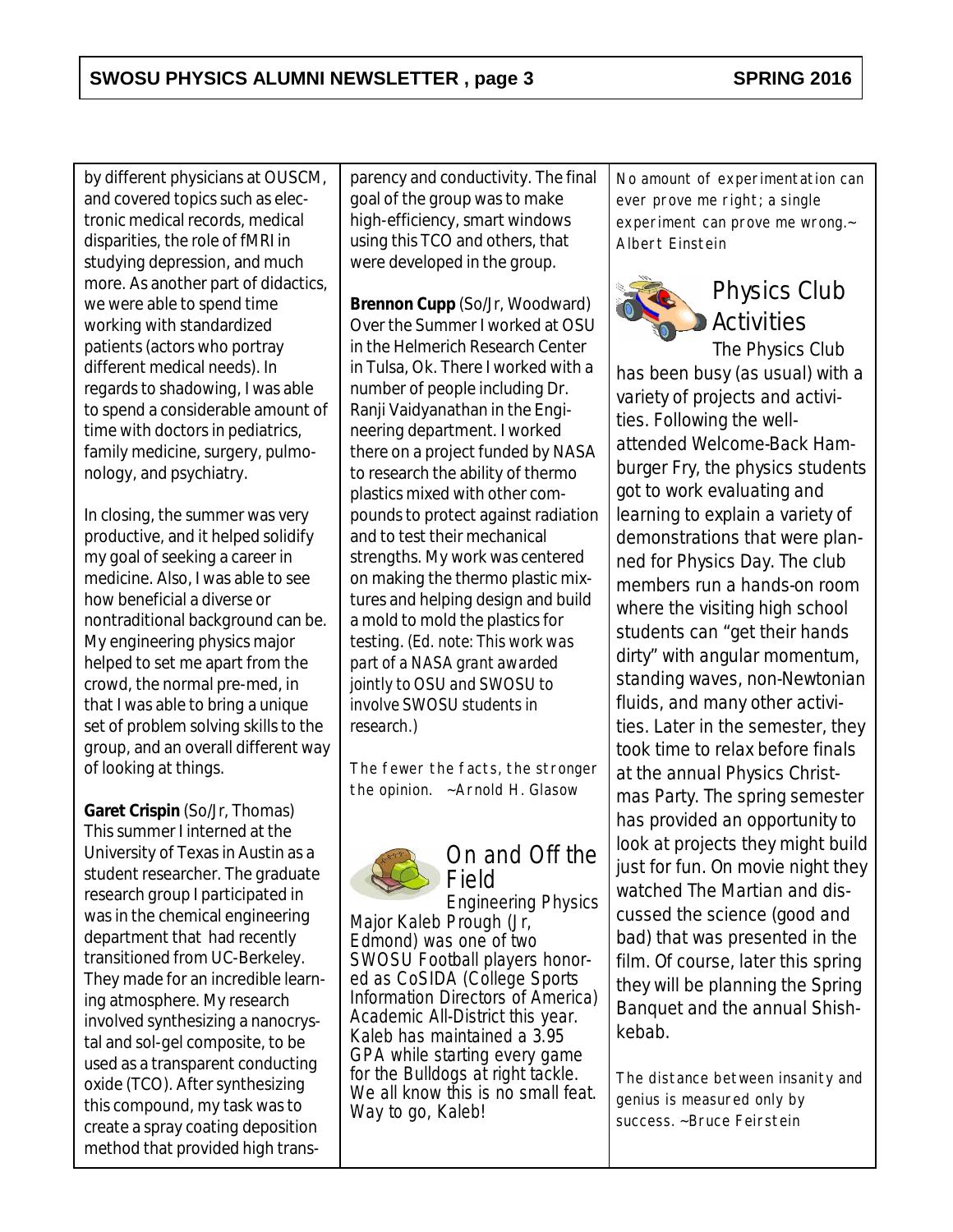#### **SWOSU PHYSICS ALUMNI NEWSLETTER , page 4 SPRING 2016**



## ABET Assessment Workshop

*by Tony Stein* In the fall of 2015 I attended a fundamentals of program assessment workshop for ABET (Accreditation Board for Engineering and Technology). This workshop was designed to help engineering programs do self-assessment both for themselves and for ABET accreditation and renewal. A three-year selfassessment of an engineering program is a necessary first step for ABET accreditation and continuous improvement is a cornerstone of maintaining ABET accreditation.

Recent policy changes by the state licensing board have made the path toward a professional engineer (PE) licensure more difficult for graduates of nonaccredited programs. Being a PE is not necessary for a being successful engineer and many engineering graduates do not even take the first step by taking the fundamentals of engineering exam. Nonetheless, having our program ABET accredited would still be useful for some students.

The workshop was useful both in giving a better idea about what ABET is looking for and for giving

ideas about how to develop a useful program of assessment that can be implemented with a small number of faculty. It will still take a lot of work to develop, implement, automate, and improve. We will likely need help from alumni in various roles as well.

Science is a way of thinking much more than it is a body of knowledge. ~Carl Sagan



# **Flipping the**

**Classroom**

*by Wayne Trail* In March of 2015, I attended a Transformative Learning conference at University of Central Oklahoma. I had been trying to incorporate new teaching techniques into my classes, especially Basic Physics (the algebra/trigonometry based Health Sciences sequence). For example, I had been creating short videos of me working typical problems and posting them on Canvas (an online learning platform), so the students could see how I solve problems in real-time (as opposed to the finished product in their notes).

The Keynote speaker at the conference was Dr. Eric Mazur who was discussing the "flipped" classroom. Dr. Mazur has been teaching the Health Sciences Physics sequence at Harvard for a few decades. Early on he became frustrated that even his best students, who could grind out tough problems, were regularly tripped up by simple concepts: "What is the acceleration of the ball at the top of the trajectory?" "A metal plate with a hole in it is heated. Does the hole increase or decrease in diameter?" "A rowboat containing several bricks is floating in a pool. If the bricks are thrown overboard into the pool, does the water level of the pool rise, or fall?"

Dr. Mazur decided that even though his lectures were scintillating (just like mine!), the students were not learning in them, or at least not learning as well as he wanted. His solution was to flip his classroom. Students were assigned reading or videos to view outside of class, then class time was spent answering and discussing questions.

It works like this: a (usually) multiple choice question is posted on the screen in the classroom. Students have a minute, working by themselves to select an answer; they do this by connecting to a web-site with their cell phone or other wifi device. Once the answers are in, the instructor sees a distribution of answers (depending on the sophistication of the software, the instructor can view an "answer-map" of the classroom). If 80% or more of the students get the right answer, the instructor states the answer or gives a brief explanation (or, better, has a student do that), then goes to the next question. If fewer than 30% get the right answer some explanation from the instructor is required. If the percent correct is between 30% and 80%, the students are told to find a person with a different answer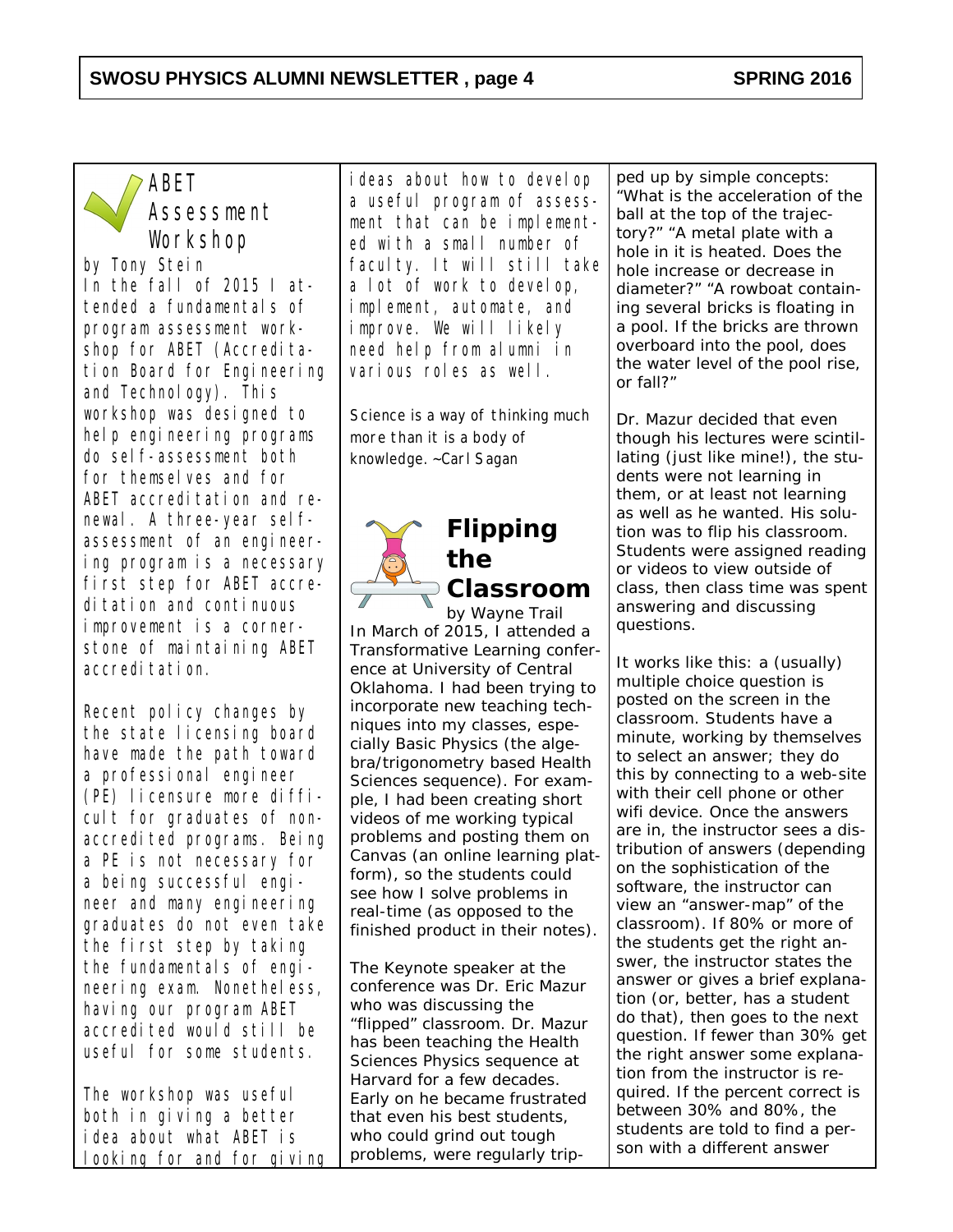than theirs and try to convince the person that they are right. This is what we want.

After a few minutes of discussion the students are allowed to resubmit their answers. The percent of correct answers almost always increases dramatically, even when another answer was initially more popular than the correct answer. The students, rather than learning passively in a lecture, are forced to defend their conceptions (or, more likely, misconceptions). The person with the correct answer usually has the better argument and will succeed even from the minority.

Another interesting aspect of it is that, at the end of the second round, the students still don't know *for sure* what the right answer is. They have now invested some time thinking about this question and discussing it. They *want* to know the answer. So you, as the instructor, have a few minutes of really focused attention from the class.

I am still a beginner at this, but the students really seem to enjoy it. (I do it about one lecture in four, and I grade them only on participation.) What I like most about it is that it really gets them to discuss physics. It certainly has improved class participation on the other days (they get used to talking in class and are less shy). Finally, I believe they are better at working together on (real) homework problems—I see them debating with one another while they work. It'll be a while before I can tell if it really affects their learning in a significant way (maybe I'll never know), but it has them smiling a little more while discussing physics. And that is good.



## **Retooling Experimental Techniques**

*by Tony Stein* One of the most difficult steps for an undergraduate to make is the move from being a student to becoming a scholar–someone who not only consumes knowledge but also creates it. This fall 14 of SWOSU's junior and senior engineering physics majors took a large step in that direction by designing, building, and implementing their own research projects. Their resources were limited both in money and in time as they only had about 8 weeks to complete the project. Not all of them were able to complete their experiments because of those limitations but all of them learned from this experience and had the pride of succeeding in a project that was entirely their own.

Before the building and research phase, each student created his own idea for a research project and then fleshed out the project enough to promote and defend it before his peers and to write a simple 'grant proposal' detailing the experiment and probable cost. From these projects the students selected only a handful and broke into small groups to finish them. Many of the ideas that were discussed but not chosen would still make very good research projects later. (One example is that in certain circumstances hotter water can freeze faster than colder

water.) The projects that were chosen covered a wide variety of fields from classical mechanics to optics to particle detectors using modern electronics and computers.

One of the most ambitious projects was to recreate Cavendish's experiment that measured the density of the earth. (In modern parlance it measured Newton's gravitational constant G.) The torsion balance that Cavendish used and modified was extremely well designed and remained the state of the art for over a century. Cavendish's original paper had plenty of detail to help with the design, but finding a way to build one in the limited time and budget proved too difficult. One challenge which turned out to be insurmountable was the enormous mass needed. (Lead was the preferred material.) This limitation lead to a series of discussions about possible geometries which would work with the lead that was available. Though no solution was found, the students got a chance to do some basic building and design and became familiar with the trade-offs that are often necessary when making your own original experiment.

Another ambitious project was to build a cheap muon detector using basic electronics such as op-amp chips that interfaced to a Raspberry Pi through an Arduino processor. Both the interfacing of the circuit with the Arduino (and the Arduino with the Raspberry Pi) and the building of the electronics was challenging but the students were up to the task and completed it successfully.

One of the more immediately successful experiments was to build a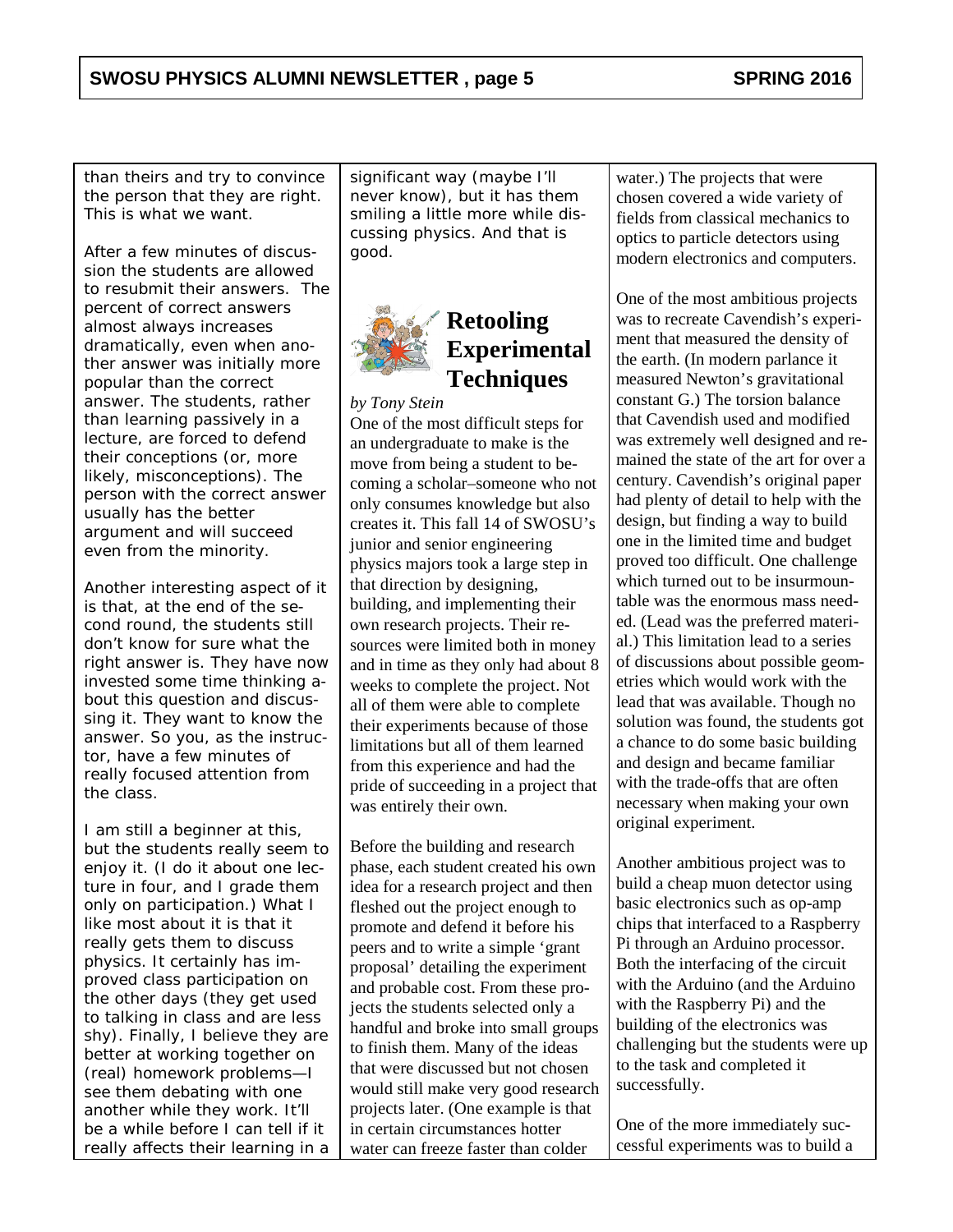ping pong ball launcher that uses only a vacuum. A ball is placed at one end in a long tube that is sealed at both ends with aluminum foil and then evacuated. The ball is then launched by puncturing the foil on the end with the ball. The resulting rush of air accelerates the ball in the vacuum so that it easily punches through the foil at the other end. The students quickly figured out how to find and fix the inevitable leaks and were well on their way to being able to measure the speed of the ejected ball when they ran out of time.

There were many other projects as well. One student attempted to measure heat conduction using an inexpensive infrared camera. Another measured the fluorescence of colored paper using colored lasers. And another group was able to measure the acoustical properties of musical instruments by comparing the harmonic tones of high sound-quality and low soundquality musical instruments.

Too often in educational laboratories students are given a project that is already mostly fleshed out, and they know that if they just follow the directions they will succeed. The real world is frequently the exact opposite of that. Life gives us limited instructions, and success is not guaranteed, even if we do everything right. Although small, these types of experiments, I believe, are very important for students because it challenges them to go beyond what they have learned and to take a risk.

The science of today is the technology of tomorrow. ~Edward Teller



**Physics at the Lake**

Take a dozen or so physics students. Add several faculty members, a few alumni, and lots of friends and family, then mix it all up at Crowder Lake and you have the ingredients for a great shish-kebab. May 2, 2015, was a beautiful day. Some attendees chose to go canoeing, while other played lawn games or took hikes. The food was, as always, worth the wait and in abundance. After dinner, the new Physics Club officers were sworn in with the usual creative, impromptu oaths, then several students were awarded with Iggies (Ignoble Awards). A favorite award was the boomerang, presented to all the students attending (to give them a head start in their preparations for Fluid Mechanics in the fall semester).

Touch a scientist and you touch a child. ~Ray Bradbury



**2015 Banquet** April 25, 2015. The 2015 Physics Spring Banquet

was one to remember. The setting was the Stafford Air & Space Museum, where a display honors the SWOSU graduates who worked at NASA through the Mercury, Gemini, and Apollo missions. Several of those honorees returned to listen to one of their own, **Ron Toelle** ('63), who spoke about his experiences in the space

program and shared a few memories along the way. And it was a night to remember Dr. Benny Hill and to share our memories of his guidance and leadership.

The fun started early when **Bob Culpepper** ('63) and his wife Norma and **Jim Bates** ('62) and his wife Rosalee showed up early to have lunch with Ron Toelle and his wife Gale and the physics faculty. We all had a wonderful visit.

The evening began with tours of the museum and a chance to socialize with old friends and make new ones. After a delicious dinner was served by SWOSU's Food Services, and we then settled down to the evening's business, inducting three new members into the SWOSU Sigma Pi Sigma Chapter, bringing our total membership to 198. This year's inductees were **Garet Crispin** (So, Thomas), **Brennon Cupp** (So, Woodward), and **John Paul Woods** (So, Weatherford). **Joe Young** (Fr, Duncan) was named the Outstanding New Physics Club Member, and **John Paul Woods** was honored as the Outstanding Midclassman in Physics. **Luke Kraft** (Sr, Hooker) was recognized for being chosen as a Who's Who scholar, and **Amy Fields** (Sr, Seiling) was presented with a medallion to wear at graduation denoting her status as an Honor Graduate (GPA 3.5 or better). Several scholarships were awarded. These will be detailed later. The presentation of our ultimate award, the J.R. Pratt Award for the Outstanding Student in Physics was actually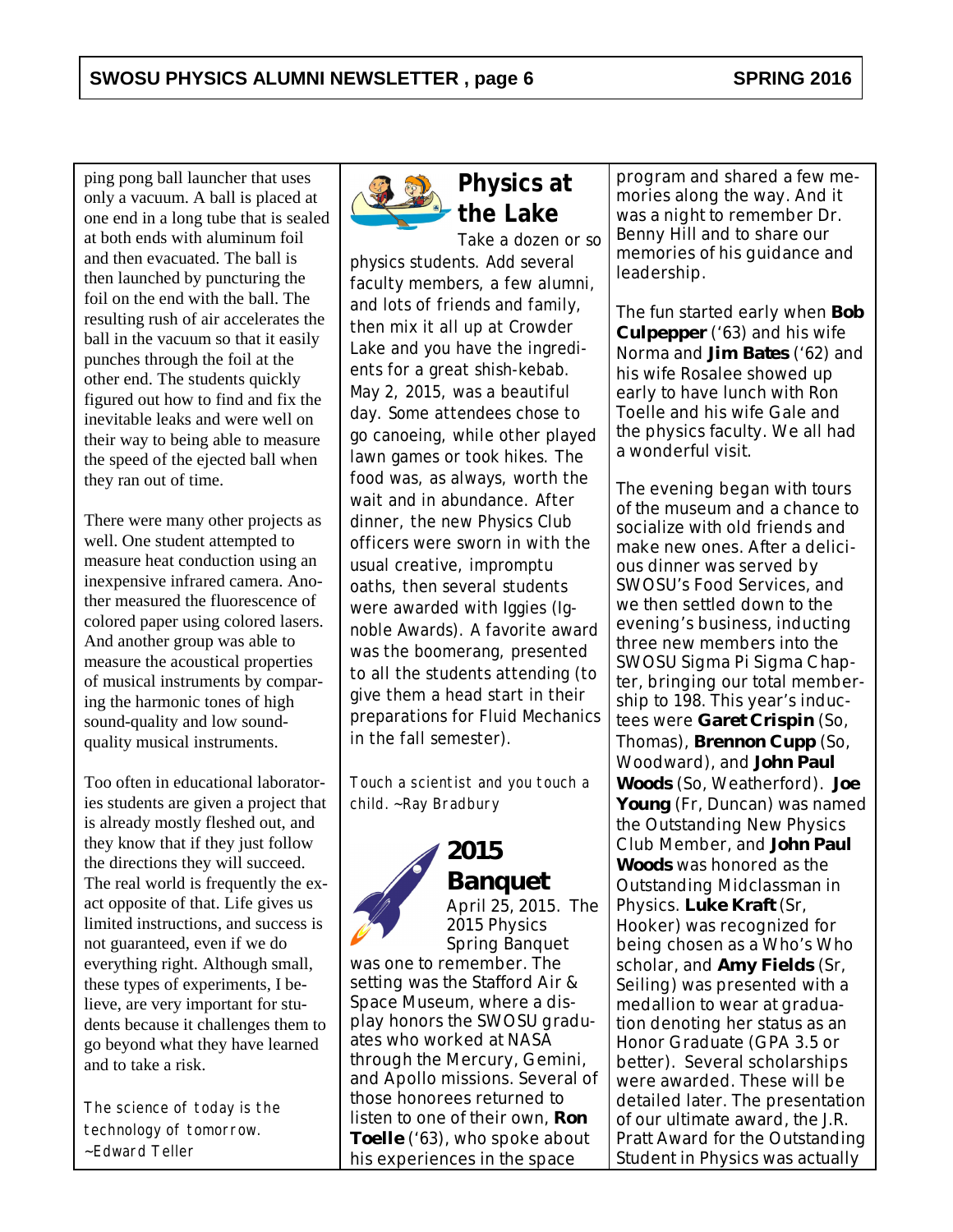a dual award to **Amy Fields** and **Connor Holland** (Jr, Duncan).

A few attendees took advantage of the opportunity to reminisce about they experiences with **Dr. Benny Hill**, who served as Chairman of the Department of Physics for 25 years. All agreed: he was demanding, but he cared about his students, and he shaped the department, the physics program, and the future of many of us who studied under him.

The highlight of the evening was a presentation by **Ron Toelle** ('63) titled "From Okie Dirt Farmer to Rocket Scientist." We followed his rise from an Oklahoma farm boy who wanted to fly for the US Air Force, through his years at Southwestern under the tutelage of Benny Hill and J.R. Pratt to his years working first as part of a five-man team lead by Dr. Werner Von Braun and eventually as chief engineer in charge of his own team. He recalled many of his classmates and the influence they had on him, and noted the importance of these connections in securing first an internship and then a job with NASA. Ron made his career by emulating Dr. Von Braun's management style: hire the best people, and then let them do what they are good at without getting in the way. He also noted that progress requires a broad range of talented individuals–from those who dream and take chances to those who meticulously check details.

Following the formalities, there was time for one more quick look at the museum, hugs and handshakes, and a moment to reflect on the joy of coming together to celebrate the past and the future.

It is a good morning exercise for a research scientist to discard a pet hypothesis every day before breakfast. It keeps him young. ~Konrad Lorenz



## 2015 **Scholarships** Through the generous support of

our alumni, family, and friends, we were able to present \$9,074 in scholarship support to several grateful and deserving students. The awards included the Arts & Sciences Dean's Undergraduate Scholarship for \$324 to John Paul Woods (So, Weatherford), and three Physics Alumni Scholarships in the amount of \$1,000 each to Sushant Bhatta (Fr, Nepal), Dakota Davis (So, Woodward), and Joe Young (Fr, Duncan). Garet Crispin (So, Thomas) received the Arthur McClelland Memorial Scholarship in the amount of \$1,000, and the Ray C. Jones Scholarship for \$1,000 was presented to Brennon Cupp (So, Woodward). This year's Benny J. Hill Scholarship went to John Paul Woods in the amount of \$1,250. Finally, Connor Holland (Jr, Duncan) was awarded \$1,500 for the J.R.

Pratt Scholarship. These students work very hard (hey, they are Engineering Physics majors) both in and out of the classroom. Most hold jobs, some on campus and others off campus, to help pay for their education. The money you generously donate to keep these scholarships coming means our students have more time for study. The assistance is greatly appreciated by these young scholars.



#### You Can Make a Difference Free tuition for

all! Lower interest rates on student loans! Forgiveness of student loans! We're hearing all kinds of things on and off the campaign trail this year. One thing that everyone can agree on is that a college education is expensive, and it's getting more expensive every year. The cost of tuition and fees has been rising rapidly for many years at a rate that far outpaces inflation. Public education today rivals the cost of private education 30 years ago. State support of public education continues to lose ground relative to the full cost, leaving students (and their families) to pay the majority of the bill. For the 2015-2016 academic year, the cost of tuition and mandatory fees at SWOSU is \$195 per credit hour. For 30 credit hours (two semesters), the mandatory cost is \$5,850, and that's before lab fees,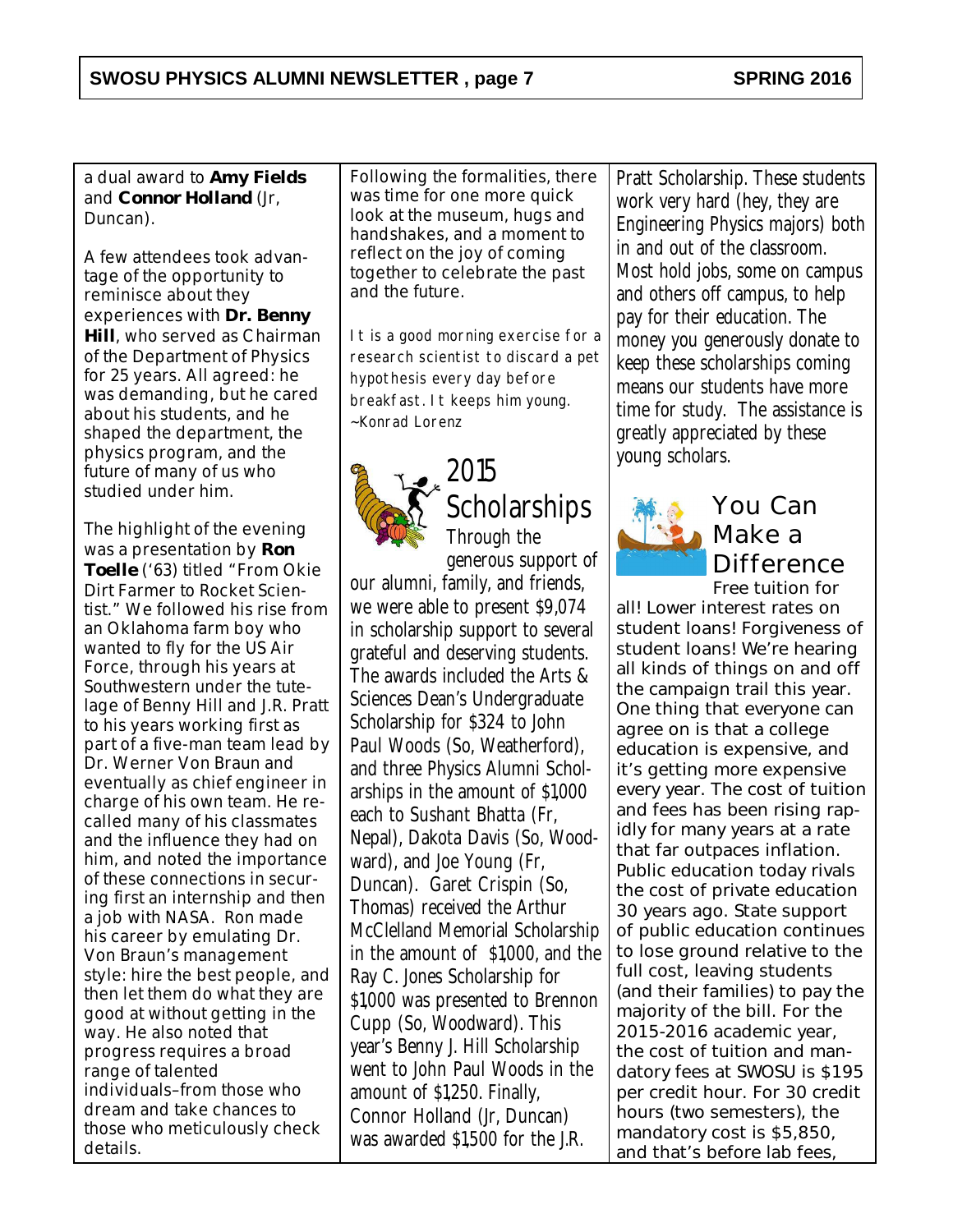text books, and supplies are added on, (never mind room and board).

Most of our students hold down part-time jobs to help pay for their schooling. Some are even trying to work full-time while going to school. Needless to say, time spent at work is time that is not available for study, and you know from experience how much study time is required for the physics, math, and chemistry classes that our students are taking. Any assistance we can provide these students is an investment in the future. By reducing the financial load on them, we can help them succeed in school, and by extension, help them succeed in the careers ahead of them. And I can assure you that they are grateful. Every year, after the scholarships have been awarded, I have students coming by my office the next week to express their genuine gratitude. They know you don't have to give. They appreciate your generosity and support. And so do we, because we know how much of a difference it can make. So THANK YOU for your kindness and your support!!!

Men love to wonder, and that is the seed of science. ~Ralph Waldo Emerson



**Einstein Revealed** *Relativity Revealed: A Concrete Approach You Can*

*Understand* by **Ray C. Jones**, former professor of physics at SWOSU, is still available for purchase from Amazon at [http://www.amazon.com/dp/149](http://www.amazon.com/dp/1497522110) [7522110](http://www.amazon.com/dp/1497522110). In the same clear, easy-to-follow style he showed in the classroom, Dr. Jones will walk you through Einstein's famous theory. All proceeds from sales of the book will be contributed to the Ray Jones Scholarship Fund to benefit SWOSU physics students.

Only two things are infinite, the universe and human stupidity, and I'm not sure about the former. ~Albert Einstein



## **Gravity Waves!** *by Stan Robertson,*

*Emerti Prof. of Physics*

Einstein's general theory of relativity has shown that gravitational effects can be considered as distortions of spacetime. In simple words, masses tell spacetime how to curve and curvature tells masses how to move. They follow the warp and ruts of spacetime. One of the consequences of the Einsteinian view of spacetime is that gravitational waves should exist. If the fabric of spacetime were to be disturbed by some very compact masses being accelerated, then that disturbance should be propagated

through spacetime as waves of some sort. A distant mass might respond to the disturbance by being set into some sort of vibrational motion. It has recently been claimed that such motions have been detected and that they were caused by the merger of two massive black holes located far away in the universe. To understand the basis for such a claim, it is necessary to understand the gravity wave detectors. They are conceptually simple but very, very complex in detail. The basic detector is a Michelson interferometer. It has been designed to respond to a change of length of an interferometer arm of about one part in 10 to the 22<sup>nd</sup> power!

The interferometer laser beam passes through a beam splitter and into two perpendicular arms of 4 km length. After traversing optical cavities in the arms hundreds of times, the beams are recombined at the photodetector. There are test masses located in the arms of the instrument. Their motions in response to gravitational wave disturbances change the length of the interferometer arms and thus modulate the interference pattern observed at the photodetector. The instruments themselves explain why the project is known as LIGO – Laser Interferometer Gravitational-Wave Observatory. There are two such instruments, one located near Livingston, LA, and the other at Hanford, WA. In addition to each confirming the other's signal detections, the time interval between arrivals at the two detectors provides a means to determine the direction from which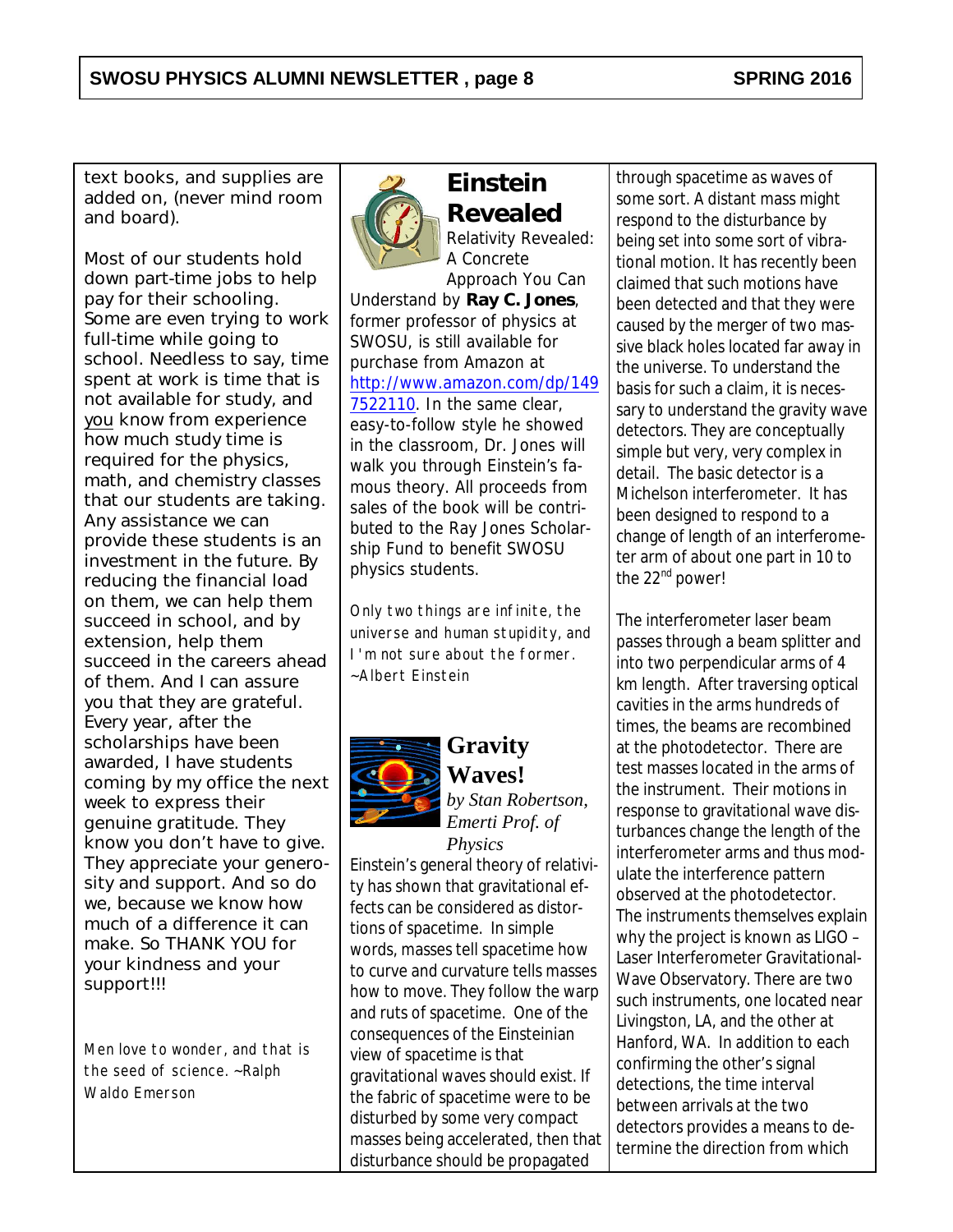the signal came. The original article can be found here: [http://journals.aps.org/prl/abstrac](http://journals.aps.org/prl/abstract/10.1103/PhysRevLett.116.061102) [t/10.1103/PhysRevLett.116.06110](http://journals.aps.org/prl/abstract/10.1103/PhysRevLett.116.061102) [2](http://journals.aps.org/prl/abstract/10.1103/PhysRevLett.116.061102)

So finally, after many years of effort it seems that we now have the ability to detect gravitational waves. If so, this opens a new window on the universe and ushers in an age of gravitational wave astronomy. The potential for new discoveries is probably as rich as that provided by the first optical telescope. This is brought home by the first gravitational wave detection being attributed to the merger of two black holes of thirty some solar mass each! It is not difficult to imagine that an immensely rich era of discovery lies before us. For example, it might be possible to examine mergers of some of the earliest stars formed in the universe. Or we might be able to correlate gravitational disturbances with other events such as gamma ray bursts or fast radio bursts.

It is easy to get swept up into the excitement over both new prospects and apparent confirmations of foundational theories, such as general relativity. But it might be worthwhile to examine some of our assumptions. First, general relativity is conceptually elegant, but not at all necessary for understanding this new era.

Second, although many objects that are massive and compact enough to be black holes have been observed by astronomers, there have been no observations

that confirm them as black holes. Two types of black hole candidate objects seem to exist; some of about ten times the mass of our sun and galactic nuclei of millions to billions of our solar mass. The objects that produced the apparent detection of gravity waves are very uncomfortably large. Black hole candidate objects of thirty solar mass have not yet been found in our galaxy or other nearby galaxies, but that is what would be required to produce the observed acoustic frequencies. Binary neutron star mergers should be observed every few days, but at higher acoustic frequencies and much weaker signals unless very nearby. It is difficult to construct a scenario for a progenitor binary system of thirty solar mass stars. One would expect such a close binary system to simply merge into a single 60 solar mass star and then go supernova.

Third, there are some additional mundane reasons for being cautious about accepting the gravity wave claims. Acoustic frequency disturbances in about the right frequency range might be created by a geological event within the earth. The collapse of a magma chamber somewhere might be detected by both interferometers. The signals detected were, if anything, too perfectly like those produced by simulations of a merger of binary black hole candidates. The recent retraction of the BICEP2 claim to have detected both Bmode polarization of the cosmic microwave radiation background and the simultaneous confirmation of both cosmic inflation and gravity

waves tells us that scientists sometimes go overboard in reporting their discoveries. The gravity wave detection is similar to the BICEP2 result in that both experiments were looking for needles in a haystack, but the first thing found by both was a crowbar! In this regard, when you are digging out a signal which is deeply buried in the noise, you will eventually find random noise that matches your filters. Once in a while both detectors will find a match with plausible timing. The only cure for this problem is to wait until enough events have been detected to allow for statistical tests to be applied. It needs to be remembered that this is still a single event. Lastly, I am dubious about a signal discovered immediately upon completion of the last upgrades to LIGO. After more than twenty years, a billion dollars spent and a lot of that very recently, there might have been some pressure to rush to publication.

I think that the correct way to regard this result is with a mixture of hope and skepticism. It will likely take a couple of years to let us know if we have opened a new era of discovery or have had another expensive disappointment. A new era might even bring some new ways to confirm some of my own theories on black hole candidates – or it might do some destructive testing of them. Either outcome would be good.

In all science, error precedes the truth, and it is better it should go first than last. ~Hugh Walpole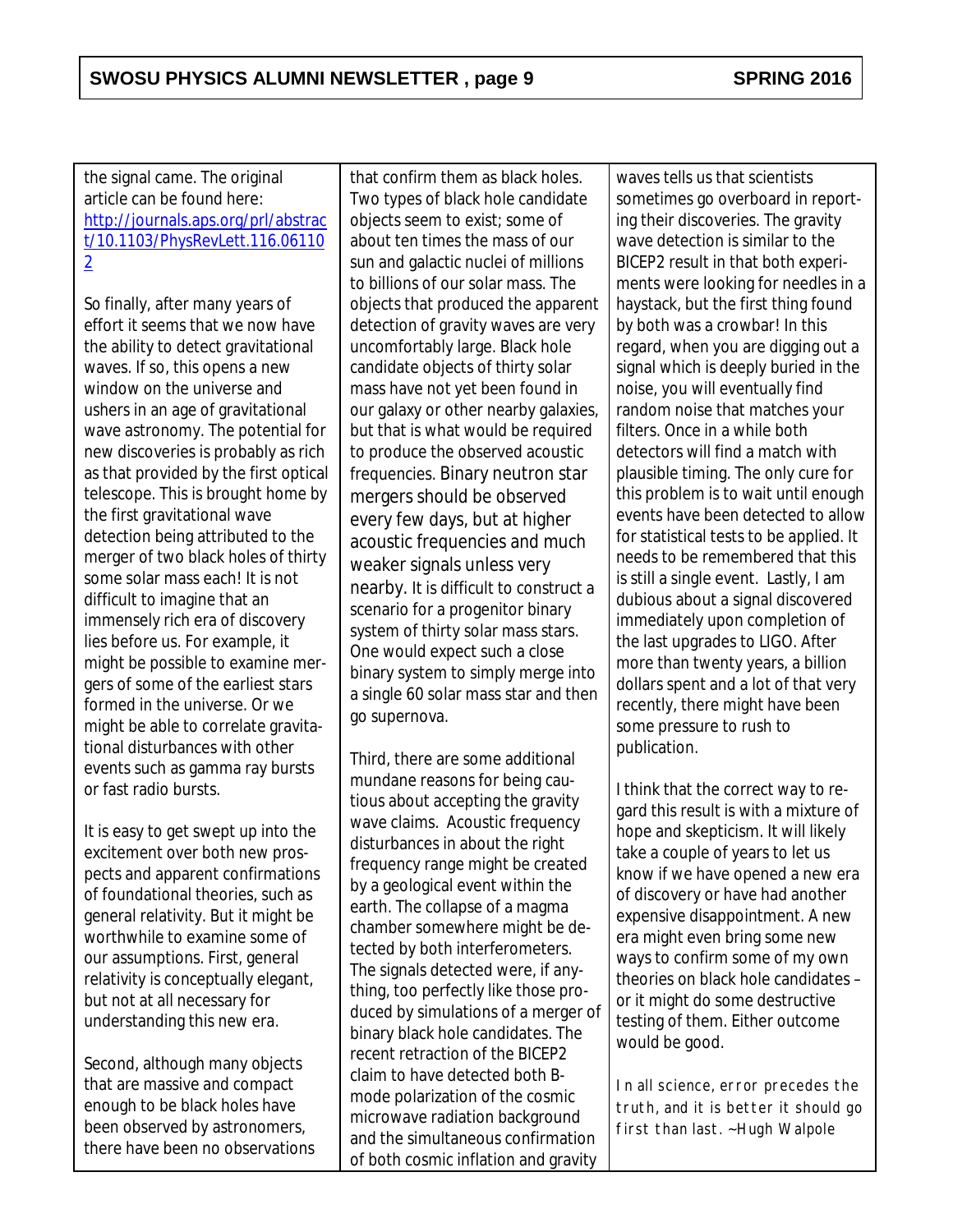

**Who's the Boss?**

After serving as chair of the Department of

Chemistry and Physics for nine years, **Dr. Bill Kelly** returned to a full-time teaching position and turned over the reins of leadership to **Dr. Jason Johnson** last August. The transition has gone off without a hitch, and we have enjoyed working with Dr. Johnson this year. And to Dr. Kelly we say, "Thank you for you many years of support in maintaining a healthy physics program."

Science is the great antidote to the poison of enthusiasm and superstition. ~Adam Smith



# **Dr. Garabed Armoudian– In Memory**

On February 28 we received the sad news that **Dr. Garo Armoudian** had lost his battle with cancer. Dr. Armoudian was on the physics faculty at SWOSU from 1968 until 2000, serving as the Chairman of Physics from 1990 to 2000. He was enthusiastic about everything he did. He loved physics. He loved SWOSU. He loved teaching. He loved his students and colleagues. In addition to teaching physics, he was a landlord and businessman in Weatherford. He was an avid

cyclist, and encouraged others to join him. After retiring, he took up painting and enjoyed traveling the world with his wife. He is survived by his wife Aghavni of the home, daughter Maria of Aukland, New Zealand, son Antranik and his wife Marion and their children Nicholas and Sophia of Edmond, OK, and one brother, Ohan and his wife Roemary of Weatherford.

In lieu of flowers, the family has requested memorials be donated to the newly-established Dr. Garo Armoudian Physics Scholarship Fund at SWOSU or to the National Parks Foundation. Either of these will help sustain some of his deepest commitments: higher education, science, and preservation of nature for all of us to enjoy.

In science, "fact" can only mean "confirmed to such a degree that it would be perverse to withhold provisional assent." I suppose that apples might start to rise tomorrow, but the possibility does not merit equal time in physics classrooms. ~Stephen Jay Gould



# **Alumni News**

This is the part of the newsletter that

is written by YOU. We love hearing about your work and activities, and we hope you enjoy hearing about your friends and classmates as well.

**Terry Cox** ('86) Completed a graduate Certificate in Systems Engineering at Florida Institute of Technology in 2015.

**Justin Silkwood** ('10) is working at the Tulsa Cancer Institute as a Therapeutic Medical Physicist. He'll be taking his final board examination in May for certification by the American Board of Radiology. Justin works on a team with four physicists helping to treat cancer patients. He really loves his job, and that joy is a positive boost for the patients.

**Gordon Gregg** ('63) has retired after a long career as an educator and researcher. Gordon earned a M.S. in mathematics from OSU after which he taught for one year at Oklahoma Baptist University. He then attended Purdue University, completing all but a dissertation for a Ph.D. in mathematics. He worked at Los Alamos Scientific Laboratory for two years and then 33 years as Professor of Mathematics at Montgomery College in Rockville, MD.

**Amy Fields** ('15) is currently working for Crop Guard Research, Inc. in Hinton. The company does agricultural research, working with chemical companies to test their products on crops following the specified protocols. The job involves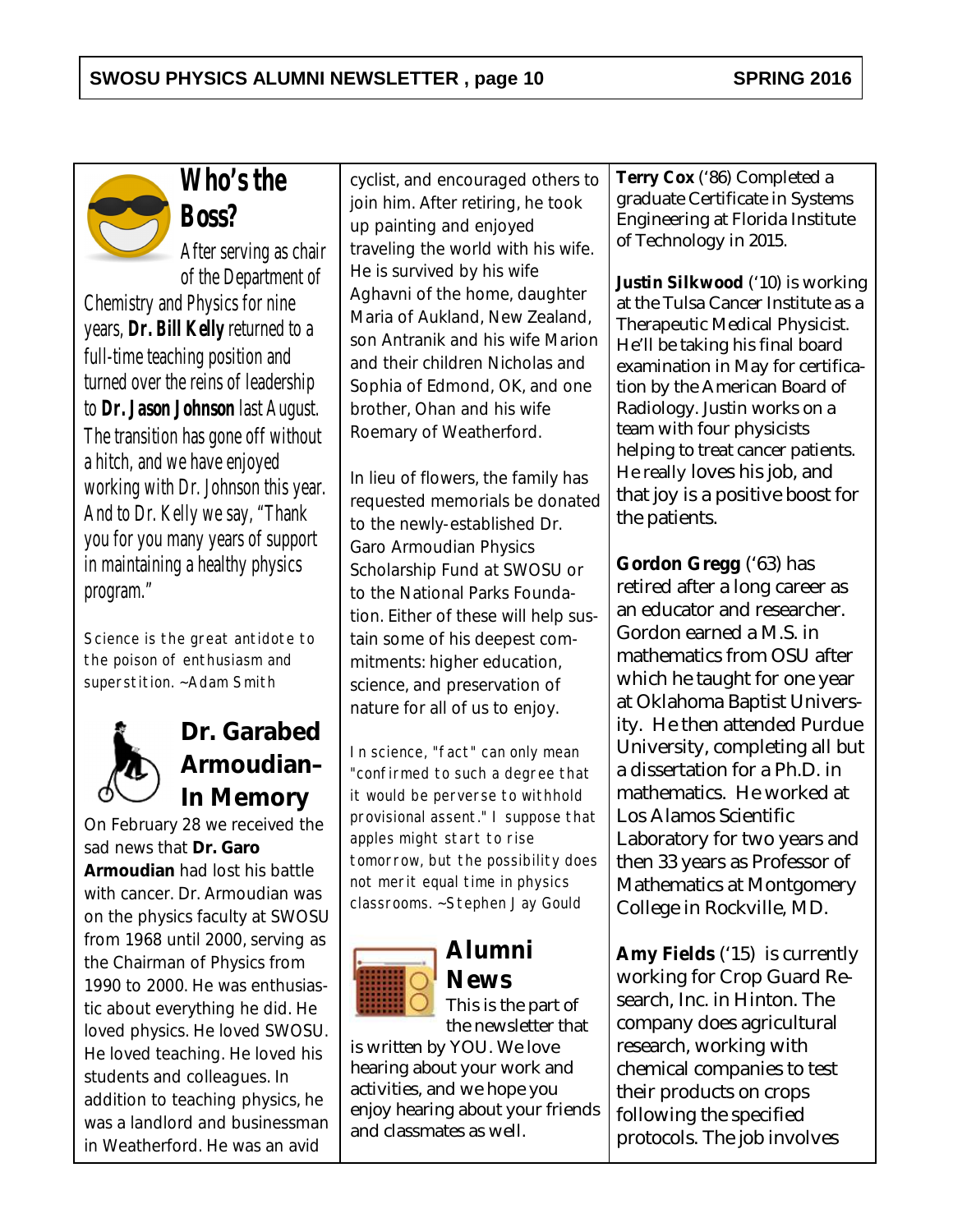| making sure those protocols<br>are followed, including pro-<br>per mixing of the chemicals<br>(which is where the math<br>comes in). The goal is to<br>make sure the chemicals are<br>safe, do what they are inten-<br>ded to do, and determine<br>some of the information that<br>goes on the labels.<br>Royce Snider ('91)<br>transferred from Flight Tech-<br>nology to the ODA (Organi-<br>zation Designation Authori-<br>zation) / Civil Certification | <b>Certification Project Specialist</b><br>for legacy Model 412EP<br>helicopter upgrades from<br>2014-2016. In February 2016<br>Royce was delegated by the<br>FAA as an ODA Unit Member<br>authorized to perform func-<br>tions necessary for Acoustical<br>approvals at Bell Helicopter.<br>More recently, he has been<br>assigned Manager, Engineer-<br>ing Certification in the ODA.<br>Mike Moore ('13) is teaching<br>physics, chemistry, and biology<br>at the InterAmerican Academy<br>of Guayaquil in Ecuador. The | Blake Scott ('15) works for<br>Ckenergy out of Binger as a<br><b>Technical Services Engineering</b><br>Specialist. He works with engi-<br>neers constructing new power<br>lines and taking care of the engi-<br>neering server model. He also<br>runs data analysis on the power<br>lines looking at load allocation,<br>voltage drop, load balance, and<br>so forth.<br>A scientific truth does not<br>triumph by convincing its<br>opponents and making them see<br>the light, but rather because its<br>opponents eventually die and a new<br>generation grows up that is |
|-------------------------------------------------------------------------------------------------------------------------------------------------------------------------------------------------------------------------------------------------------------------------------------------------------------------------------------------------------------------------------------------------------------------------------------------------------------|----------------------------------------------------------------------------------------------------------------------------------------------------------------------------------------------------------------------------------------------------------------------------------------------------------------------------------------------------------------------------------------------------------------------------------------------------------------------------------------------------------------------------|------------------------------------------------------------------------------------------------------------------------------------------------------------------------------------------------------------------------------------------------------------------------------------------------------------------------------------------------------------------------------------------------------------------------------------------------------------------------------------------------------------------------------------------------------------------------------|
| group at Bell Helicopter<br>inearly 2014. He served as                                                                                                                                                                                                                                                                                                                                                                                                      | lessons are in English, and the<br>school is a private, American-                                                                                                                                                                                                                                                                                                                                                                                                                                                          | familiar with it. ~Max Planck                                                                                                                                                                                                                                                                                                                                                                                                                                                                                                                                                |
|                                                                                                                                                                                                                                                                                                                                                                                                                                                             | curriculum school.                                                                                                                                                                                                                                                                                                                                                                                                                                                                                                         |                                                                                                                                                                                                                                                                                                                                                                                                                                                                                                                                                                              |

A new and startling revision of the old theories about electricity. John Kuivinen, chairman of an amateur radio group, had discovered what makes integrated circuits (IC) work. Every time smoke was let out of an IC it was found that the system ceased to function. He established in further testing that smoke is what makes all electrical circuits work. Many amateur car restorers have verified his findings. Remember the last time smoke escaped from your voltage regulator? It quit working, didn't it? The simple fact is that the wiring harness carries smoke from one electrical device to another in your car. When it springs a leak, it lets the smoke out of everything at once and nothing works. The starter motor requires large amounts of smoke to work properly, and that is why the wiring to it is so big. Electricity is smoke. In spite of decades of talk and speculation about electrons and such, the fact is that we can find no one who has ever seen an electron. That alone should be sufficient to throw doubt on what was the prevailing theory up to that time.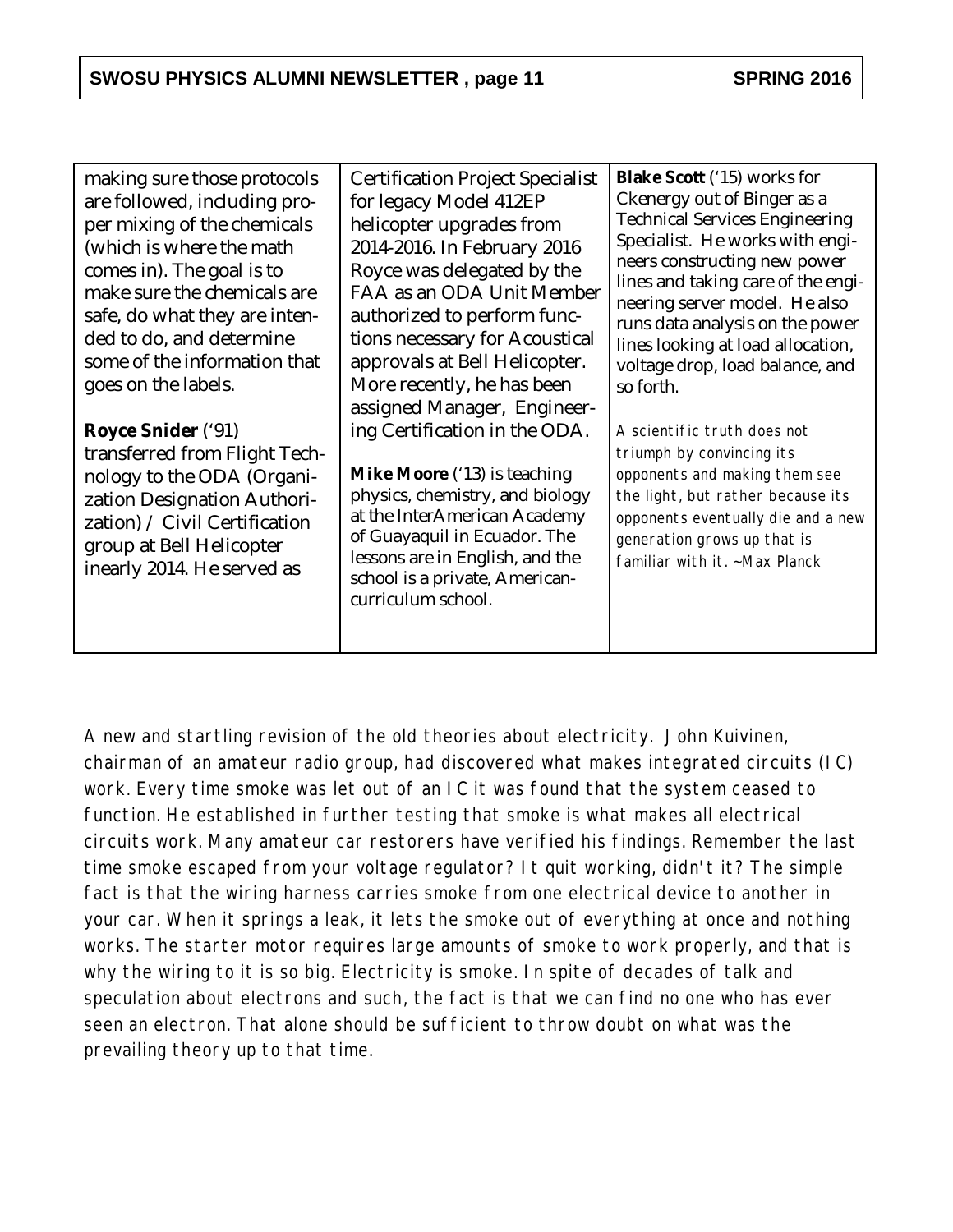#### SWOSU PHYSICS ALUMNI NEWSLETTER, page 12 **SPRING 2016**

#### **LET'S STAY IN TOUCH**



In this age of connectedness, there's just no reason to lose touch. We send this newsletter out to let you know what we've been doing. Now it's your turn! We always enjoy hearing from you and learning about your activities and achievements. But we're not clairvoyant. You have to tell us yourself. And it's so easy! By email, by snail mail, by phone, by FAX, or in person, we want to hear from you! And you can also connect with us on Facebook at the SWOSU Physics and Engineering group, or on LinkedIn. We even have a place on the SWOSU website for you to update your address or other contact information [\(http://swosu.edu/academics/physics/alumni/alumni-update.asp\).](http://swosu.edu/academics/physics/alumni/alumni-update.asp) So no excuses! Let us know what you've been up to. Let's stay in touch!

| Dr. Brian Campbell | $(580)$ 774-3118 | brian.campbell@swosu.edu |
|--------------------|------------------|--------------------------|
| Dr. Terry Goforth  | $(580)$ 774-3109 | terry.goforth@swosu.edu  |
| Dr. Tony Stein     | $(580)$ 774-3107 | tony.stein@swosu.edu     |
| Dr. Wayne Trail    | $(580)$ 774-3124 | wayne.trail@swosu.edu    |

You can also send your e-mail to *[physics@swosu.edu](mailto:%20physics@swosu.edu)* or drop us a card or letter to 100 Campus Dr., Weatherford, OK 73096. We'll see that it gets to the right person.

#### AND WE'RE ONLINE!



You can find us at *[www.swosu.edu/academics/physics](http://www.swosu.edu/academics/physics)*. Click on the Alumni link for newsletters past and present, announcements, or to update your information.

## **SCHOLARSHIP FUNDS**



If you'd like to donate to one of the physics scholarship funds, just go online to [http://www.swosu.edu/alum-foun/foundation/scholarship/physics.aspx](http://www.swosu.edu/alum-foun/foundation/scholarship/physics.aspx%20) and click on *Donate Online*, or send your check (payable to *SWOSU Foundation*) to us (c/o Terry Goforth, SWOSU, 100 Campus Dr, Weatherford, OK 73096) or directly to the SWOSU Foundation (SWOSU, 100 Campus Dr, Weatherford, OK 73096). If you send a check, be sure to designate which fund you are giving to **(JR Pratt, Benny J. Hill, Ray Jones, Dr. Garo Armoudian, McClelland, or Physics Unrestricted**) to be sure the money is used for physics. All donations are 100% tax deductible. Check with your employer or organization about matching your donation. And **THANK YOU**!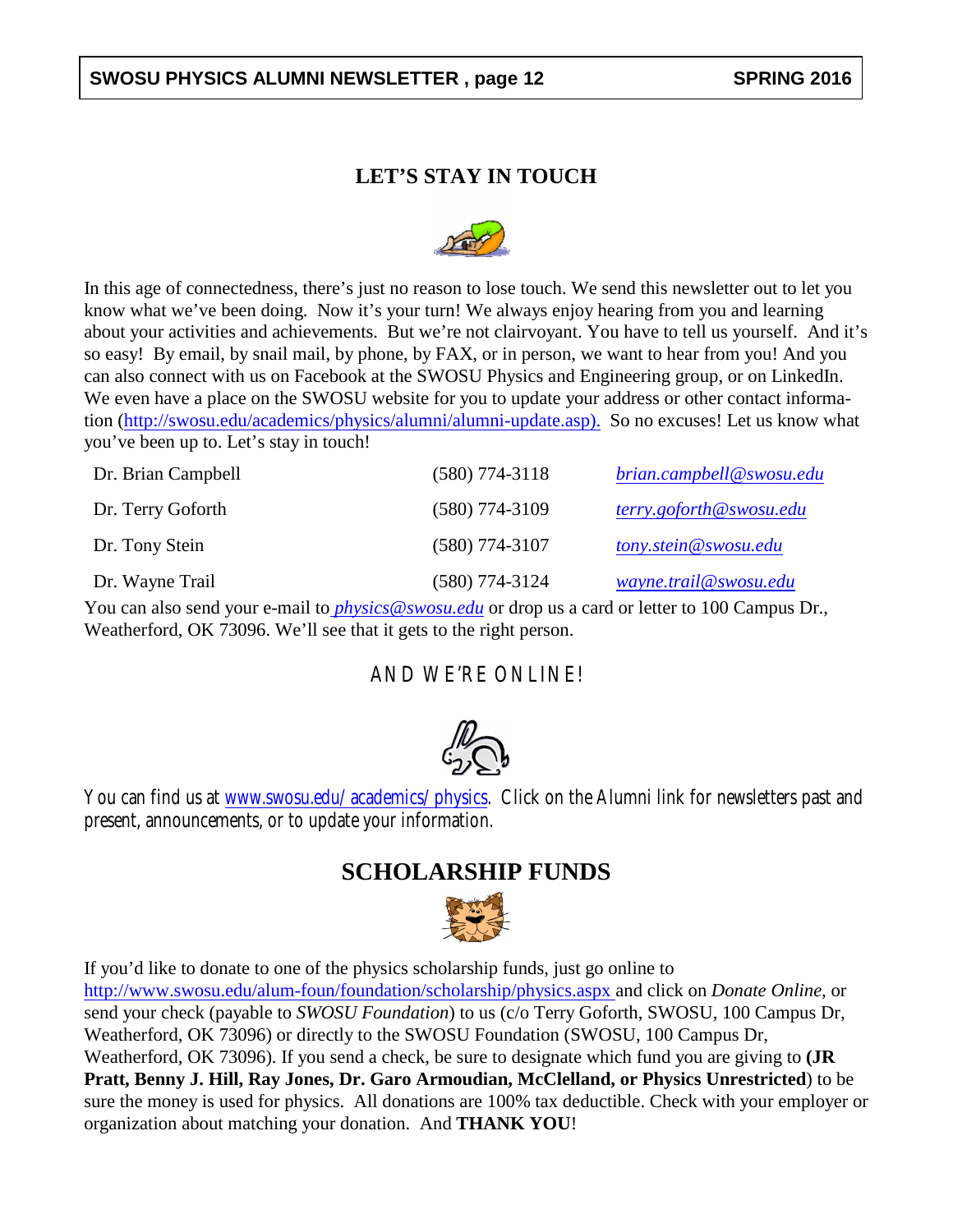#### **SWOSU PHYSICS ALUMNI NEWSLETTER , page 13 SPRING 2016**

#### **ALUMNI EMAIL ADDRESSES**

If you are a SWOSU Physics Alumnus, drop us an e-mail at [physics@swosu.edu](mailto:physics@swosu.edu) and we'll send you the complete list of physics alumni e-mail addresses that we have on file.

*If your address is incorrect or if you prefer to use a different address, please let us know and we'll correct it.*

*If your address isn't on our list (you haven't received any e-mail from us in the last year) and you'd like for us to add it, let us know! We'll gladly include you.*



*Back row: Dylan Frizzell, Tyler Overton, Ron Toelle, Jim Bates*

*Front row: Bob Culpepper, Terry Goforth, Scott Taylor*

#### Alumni attending the 2015 Physics Banquet



*Back row: Bob Culpepper, Ron Toelle, Jim Bates*

*Front row: Norma Culpepper, Gale Toelle, Rosalee Bates*

#### DID YOU KNOW?

The National Academy of Sciences provides concise definitions of these critical words: A *fact* is a scientific explanation that has been tested and confirmed so many times that there is no longer a compelling reason to keep testing it; a *theory* is a comprehensive explanation of some aspect of nature that is supported by a vast body of evidence generating testable and falsifiable predictions.